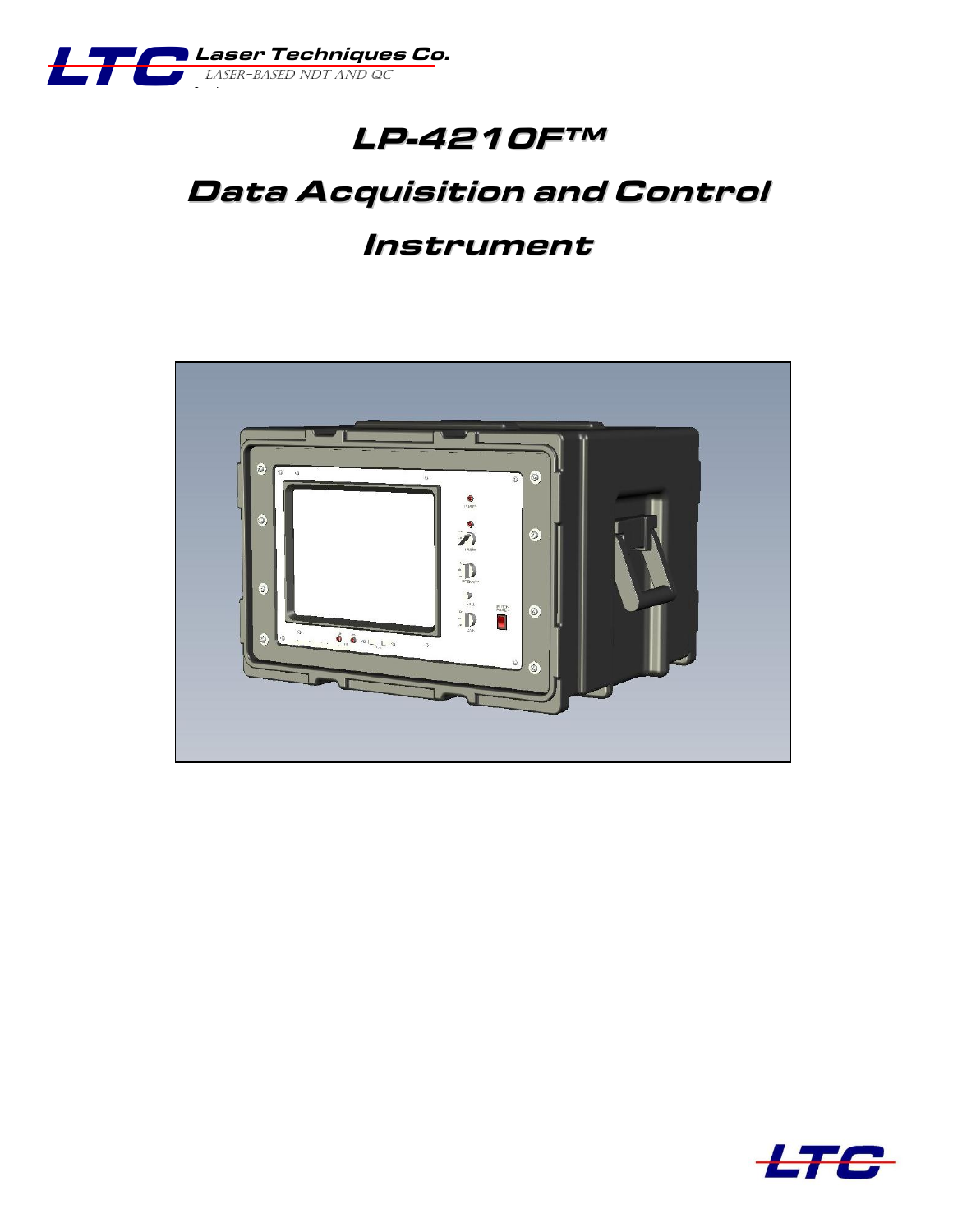### *LP-4210F™ DAC Instrument*

The *LP-4210F™* integrates the capabilities of a portable computer, a laser sensor controller and a motion control unit into one multifunction instrument that is capable of supporting a wide variety of applications. The *LP-4210F™* provides operators the ability to control:

- laser sensor operation,
- electronic signal processing,
- sensor motion control, and
- data acquisition, storage, analysis and reporting.

The instrument has a bright, built-in flatscreen monitor and is provided with mouse/keyboard interface. Additional features include laser power control for sensors in both Constant Power (three fixed settings) and Automatic Power Control modes.

The *LP-4210F*™ also includes our unique *SmartLaser™* function, a laser safety control feature that causes the laser to pulse at very low average power when a sensor is not within measuring range of a test part. This low-power pulsing mode limits the average laser power emitted from the inspection head to meet normal laser safety guidelines.

The  $LP-4210F^{TM}$  allows operators to adjust the signal amplification gain and provides error indicators for monitoring the quality of data during operation.

### *LaserViewer™ Software*

The *LP-4210F*<sup>™</sup> is provided with our proprietary *LaserViewer™* data acquisition and reporting software, which is a commercially produced, standard product employing a Windows<sup>™</sup>-based platform. It is capable of acquiring and mapping multichannel laser profilometry data, as well as *LaserVideo™* imaging (LVI), laser-scanned FPI and straightness data. The LVI provides an image of the component surface similar to that of a borescope. The LVI, however, is unaffected by the optical distortion that is typical for borescopes. It is a quantitative map of the surface reflectance that allows operators to locate and measure features such as chips, scratches and discoloration.



*LP-4210™* is used for many military applications

#### **Customizable Operator Interface**

A powerful aspect of the *LaserViewer™* software package is its ability to be configured for customer-specific applications. In this manner, only functions and views that are specifically required for a given task are displayed to the operator. The graphic user interface can be configured for simplicity of operation and applicationspecific functionality. In addition, a variety of custom data analysis and reporting modules are available with the *LaserViewer™* software program.

#### **Motion Control**

*LaserViewer™* provides a user-friendly and flexible motion control interface that allows a variety of operator-configurable motion control options including continuous helical and step/increment operation.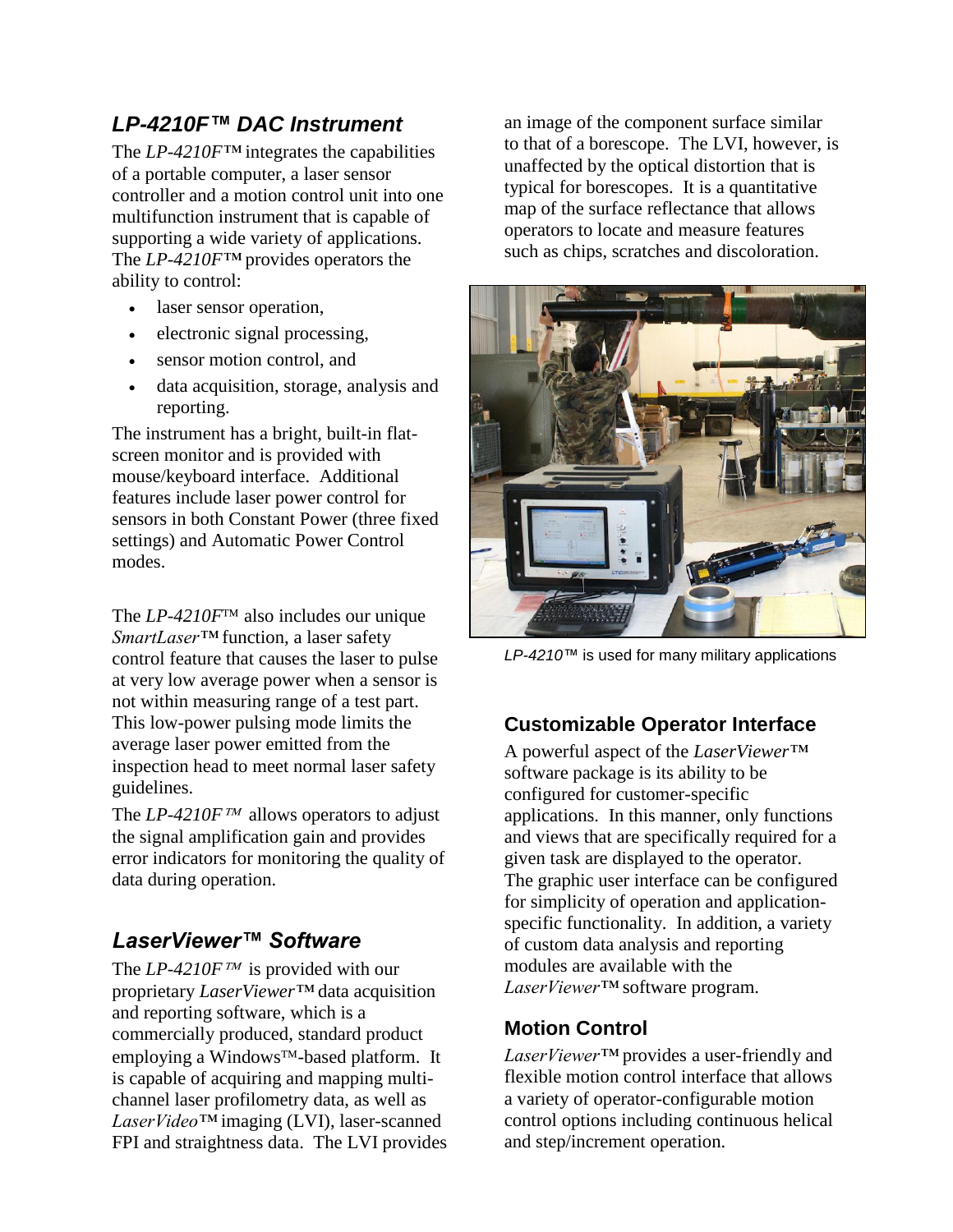#### **Display, Analysis and Reporting**

Our proprietary *LaserViewer™* software allows operators to quickly and accurately access the condition of test articles. Features include:

- Color Plot (C-scan) image of calibrated profile and LVI data
- Cross-sectional and axial display of surface profile data
- LaserVideo<sup> $TM$ </sup> image of data displaying fine scratches, heatchecking and discoloration
- Surface contour display with 256 color, Grey-scale, Thermal and Solid Color options for dynamic color pallet
- Several data post processing functions
- File and bitmap image editing, export and printing functions
- Optional custom report generators for special applications

#### *Rugged, Shock mounted Enclosure*

The *LP-4210F*<sup>*TM*</sup> was built specifically for harsh industrial and military applications. All internal components are shock-mounted and designed to operate under a wide variety of environmental conditions. Rugged end covers provide protection for the front and back panels during local storage and shipment





LaserViewer™ Analysis Software (above)

Optional LaserViewer 3D™ imaging software (right)